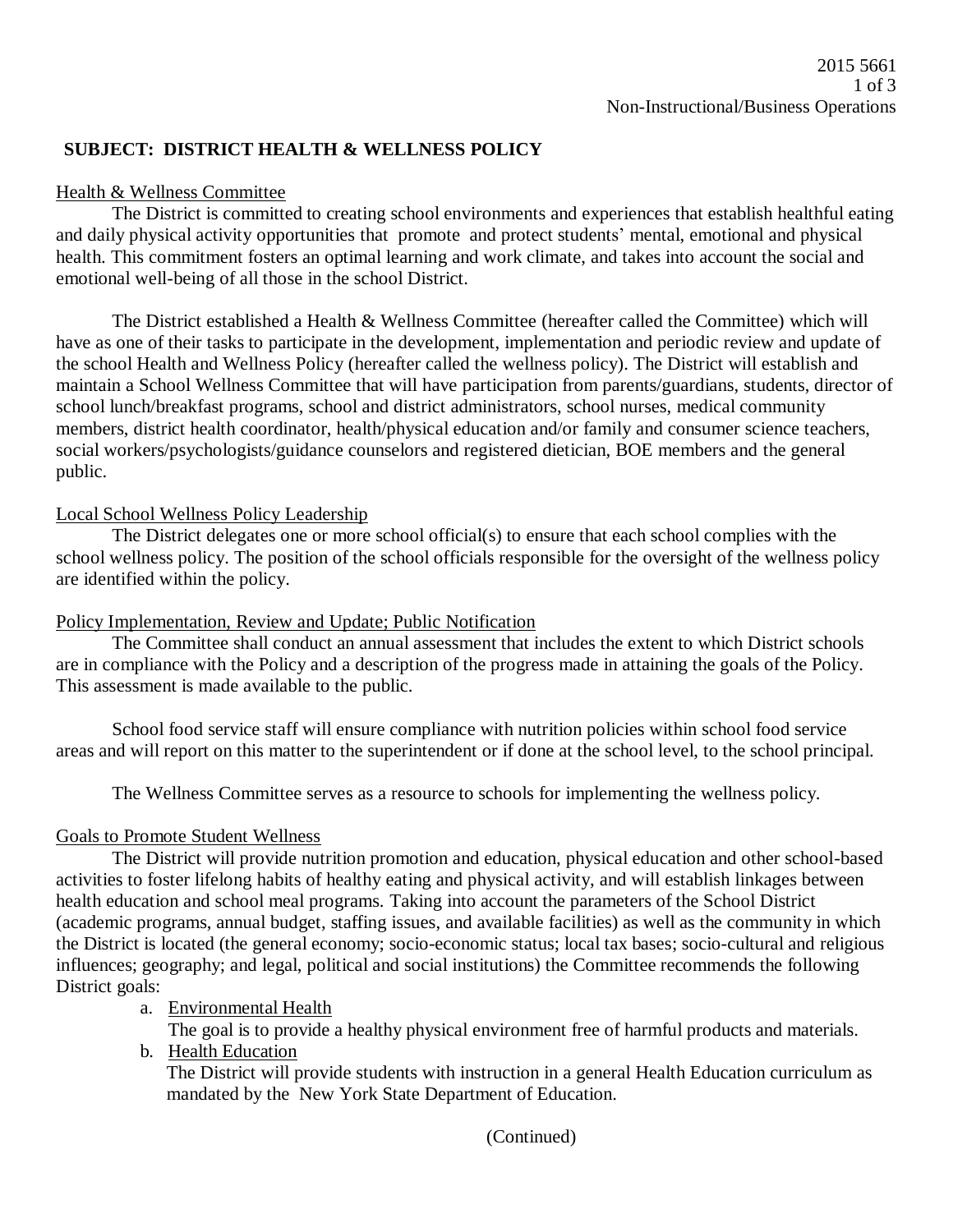# **SUBJECT: DISTRICT HEALTH & WELLNESS POLICY (Cont'd.)**

# c. Mental Health (Education and Services)

The District provides a school community which values positive mental health and behavioral health, encourages everyone to seek help when they need it, promotes good mental health prevention and responds to mental health needs.

# d. Nutrition (Guidelines)

- 1. Guidelines: The goal is to promote student health and reduce childhood obesity by ensuring that all foods and beverages provided to students meet or exceed the USDA Nutrition Standards for School Meals and are consistent with the nutrition standards for competitive foods which meets the Smart Snacks in School nutrition standards for all foods sold in school outside the school meals programs under the Healthy Hunger-Free Act of 2010.
- 2. (Nutritional) Promotion/ (Nutrition) Education
	- a. The District will provide nutrition promotion and education to influence lifelong eating behaviors in a positive manner by encouraging healthy nutrition choices.

Nutrition education teaches behavior-focused skills offered as part of a comprehensive, standards-based program designed to provide students with knowledge and skills necessary to promote their health and make positive food and nutrition choices. Education is integrated into various subject areas and nutrition topics within the comprehensive health education curriculum at every grade level. These concepts will also be reinforced during classroom snack times to encourage adoption of healthy eating habits and other nutrition-related behaviors conducive to health and well-being.

Nutrition promotion encourages students to participate in the National School Lunch Program (NSLP) and School Breakfast Program (SBP) and includes marketing and advertising of nutritious foods and beverages through a comprehensive and multichannel approach by staff and teachers.

b. Nutritional Values of Foods and Beverages

All foods and beverages sold, served, marketed or advertised at school will meet the nutrition guideline requirements of the USDA Nutrition Standards in the National School Lunch and School Breakfast Programs and the Smart Snacks in Schools Standards.

c. Physical Education & Activity

The District will provide opportunities, support, and encouragement for every student to: regularly participate in physical activity; develop the knowledge and skills for specific physical activities; maintain physical fitness; reduce sedentary time; learn about cooperation, fair play, responsible and safe participation that meets the needs of all students; and gain an appreciation for lifelong physical activity through a healthy lifestyle.

Opportunities for physical activities are provided outside of physical education for every grade level.

(Continued)